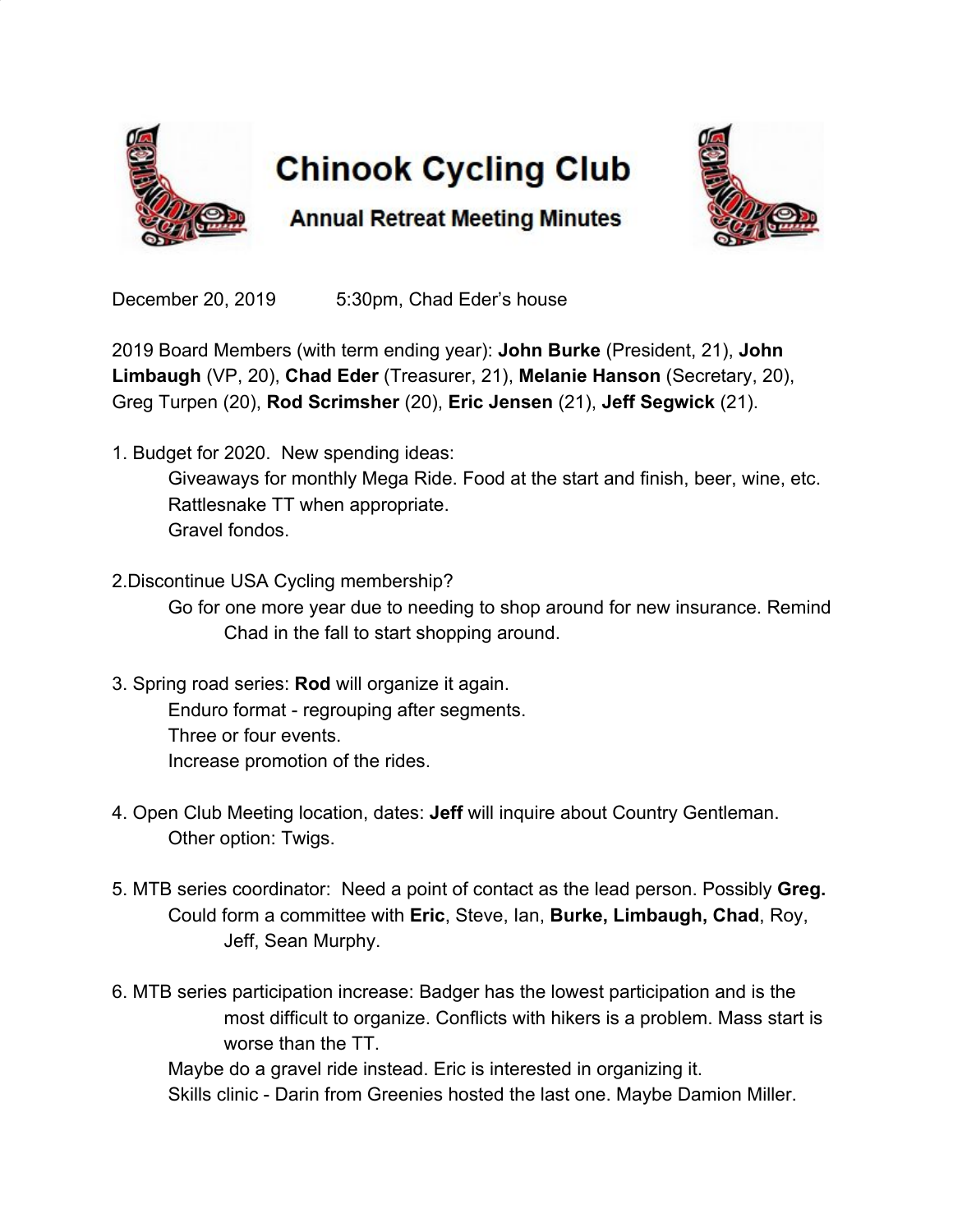Participants were lured by the large money prizes in the past, especially 2016. Kids race - before some of the events. Reach out to the lady who asked about it.

- 7. Potential century rides: **Rod** wants to do Deadman's Pass or Anthony Lakes or something similar. Join other club rides, eg. Pendleton
- 8. New Years Ride coordination needed ASAP. Anyone want to step up to organize this one? Roughly an hour long ride at Chamna. Start time? **Greg** will organize this one again.
- 9. Vision for next year what are your goals for the club for the coming year? I'd like everyone to come to the meeting with some thoughts on items they would like to pursue or see the club take on.
	- Bring back "Court Club" style group rides, maybe 1 Saturday a month. The Mega Ride. Goal is to get large numbers (50-100) and numerous groups formed. It allows more people to experience group rides. Announce the route ahead of time. See if Mike Robinson will speak at the beginning.
	- Participate with the Walla Walla club on some rides.
	- Trail maintenance and trail building get better at it. Only a few ever show up. It is better to send individual requests than a mass request.
	- New mtb trail on Badger? Rattlesnake trails? Tripple Vista?
	- Make the local lighted boat parade and the Walla Walla lighted bike parade annual events.
	- Look into switching memberships from annual to a 12-month period from the time of signing up. **ACTION**: **Chad** ask Webscorer if they can do that or try to find a provider that can.
	- BBQ at Columbia Park after the mtb event social event.
- 10. Saturday Ride Host we have lived without this one for a while. What are you thoughts on this? Ok? Get someone to take on the role? Send a 'weekend Ride' email instead of targeting just Sunday? Same idea, no route predetermined.

Have some set routes. **Limbaugh** will ask Dennis and Chuck if they are interested.

Other: Chinook Strava list - can some people be removed?